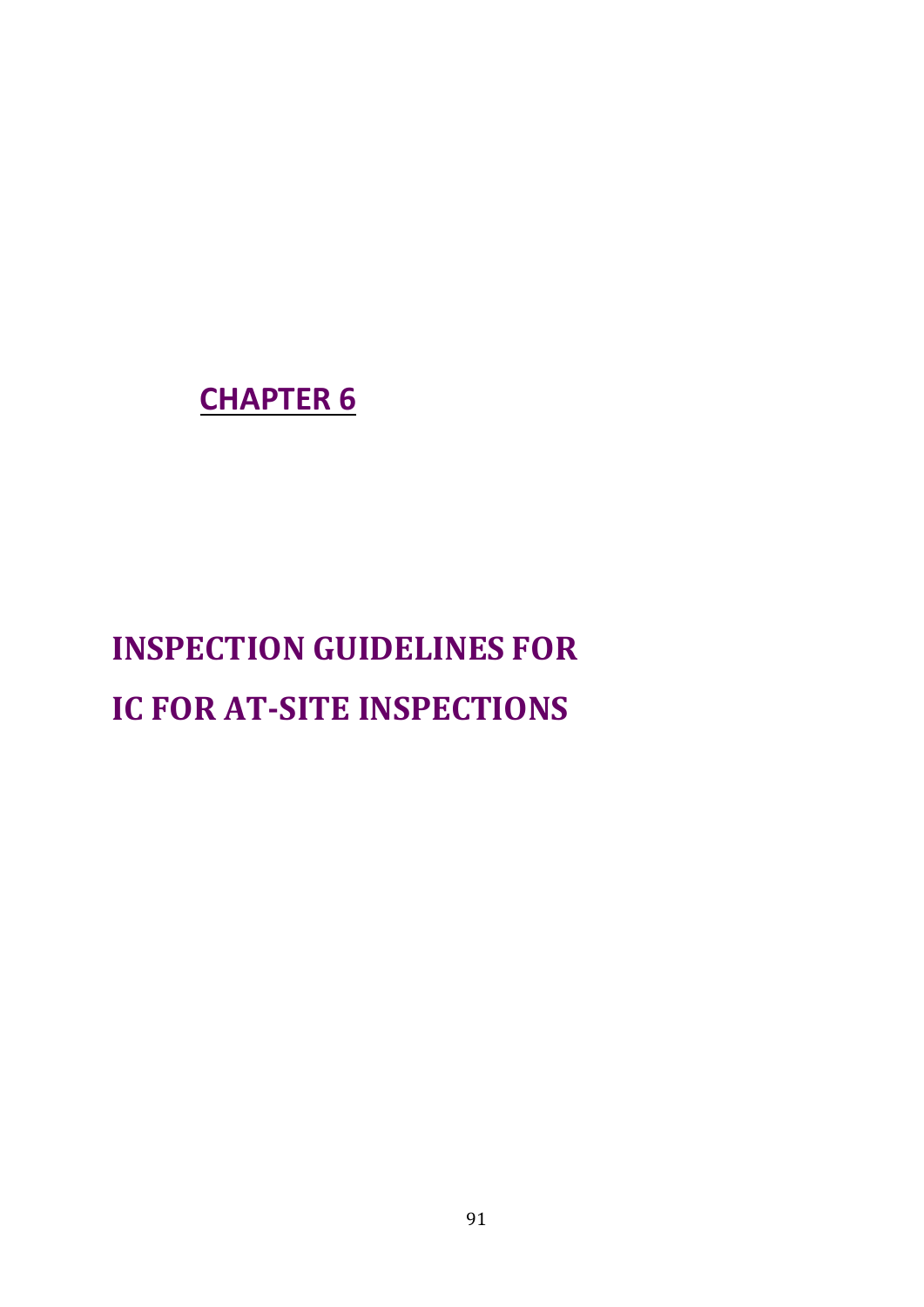In addition to the Operating Procedures given in the previous chapter, specific guidelines for the cases of Fresh Affiliation and other applications for the Group A Category given in the chapter 2 are being detailed in the chapter**.**

## **6.1 - Timelines**

- The IC member must ensure to give prior consent on the link provided to them in the email.
- The date of Inspection of school will be finalized by the School in consultation with IC members within the time period available in the progress panel
- The Inspection Committee members will be required to conduct Inspection on the finalized date.
- The system generated login credentials will also be communicated to IC members through email.
- The IC members shall have access to the documents uploaded by the school in SARAS application through secured login credentials on the day of inspection.
- The report should be filled on the same day (by midnight), otherwise the link for submission of report would be disabled.

# **POINT TO KNOW DATE OF INSPECTION** Date of Inspection to be finalized by school after taking consent from both IC members. School should ensure to freeze the date. Date to be selected from the time frame reflected in the progress panel.

 Report to be submitted on the same day (by midnight).

#### **POINT TO NOTE**

In case, the inspection committee is ready and the school intentionally fails is to get the Inspection done on the stipulated date and timespan (except for the reasons beyond control), the school will be penalized with a monetary penalty of Rs 25000/- and fresh schedule shall be communicated. The school shall get another opportunity, however the application shall be rejected if the school fails to get the inspection done after three opportunities.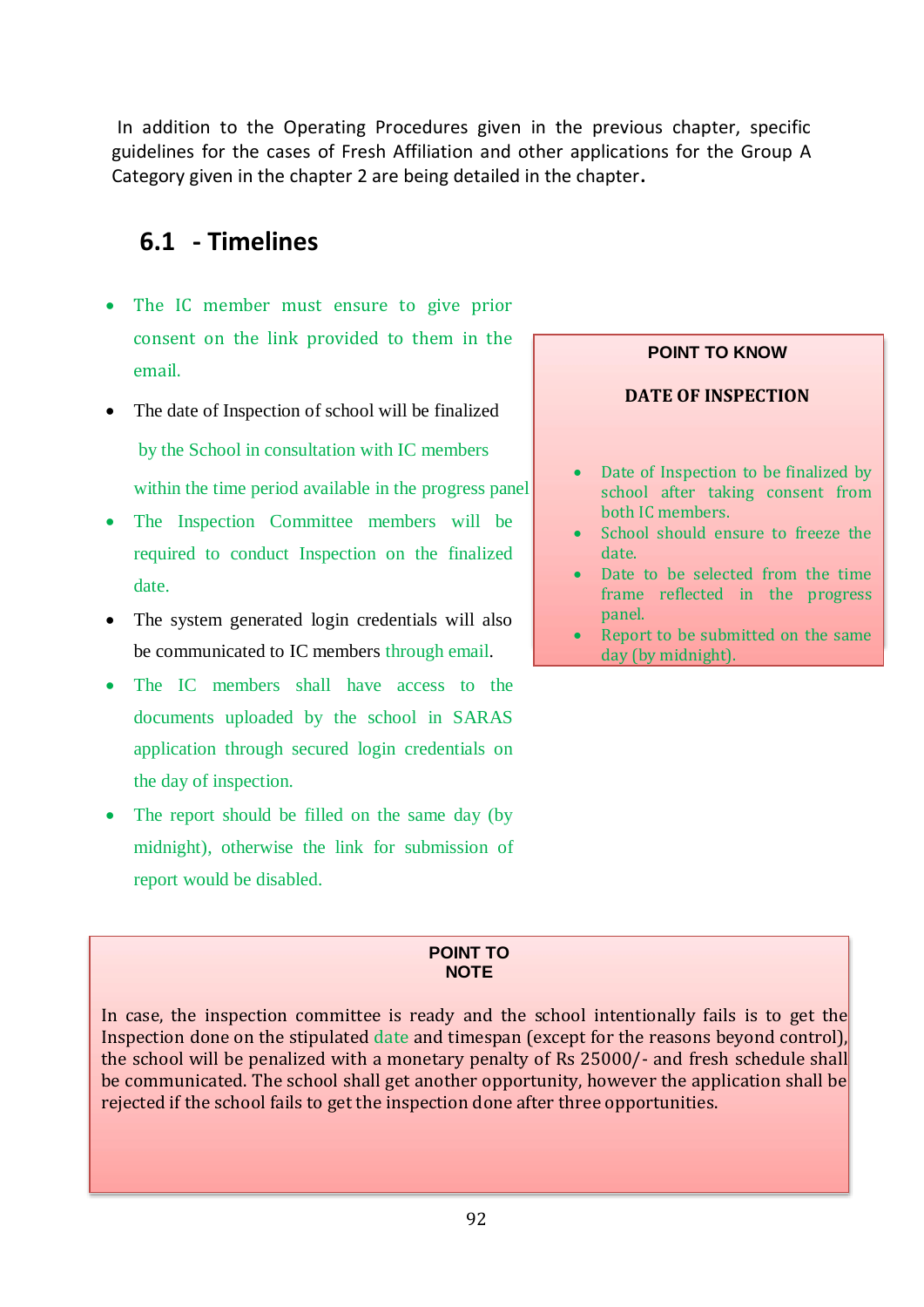- In case of non-conduct of Inspection on stipulated date by the Inspection Committee members (except for the reasons beyond control) would be debarred for further inspection for that particular calendar year. The same would also be communicated to the management of school for further necessary action against the Principal.
- **Consolidated Honorarium of Rs. 16000/- (Fixed Honorarium – Rs. 7000/- + fixed TA/DA, food etc – Rs. 9000/- ) is payable to each Inspector for conduct of physical Inspection. (Circular no. 04 dated 05.03.2021)**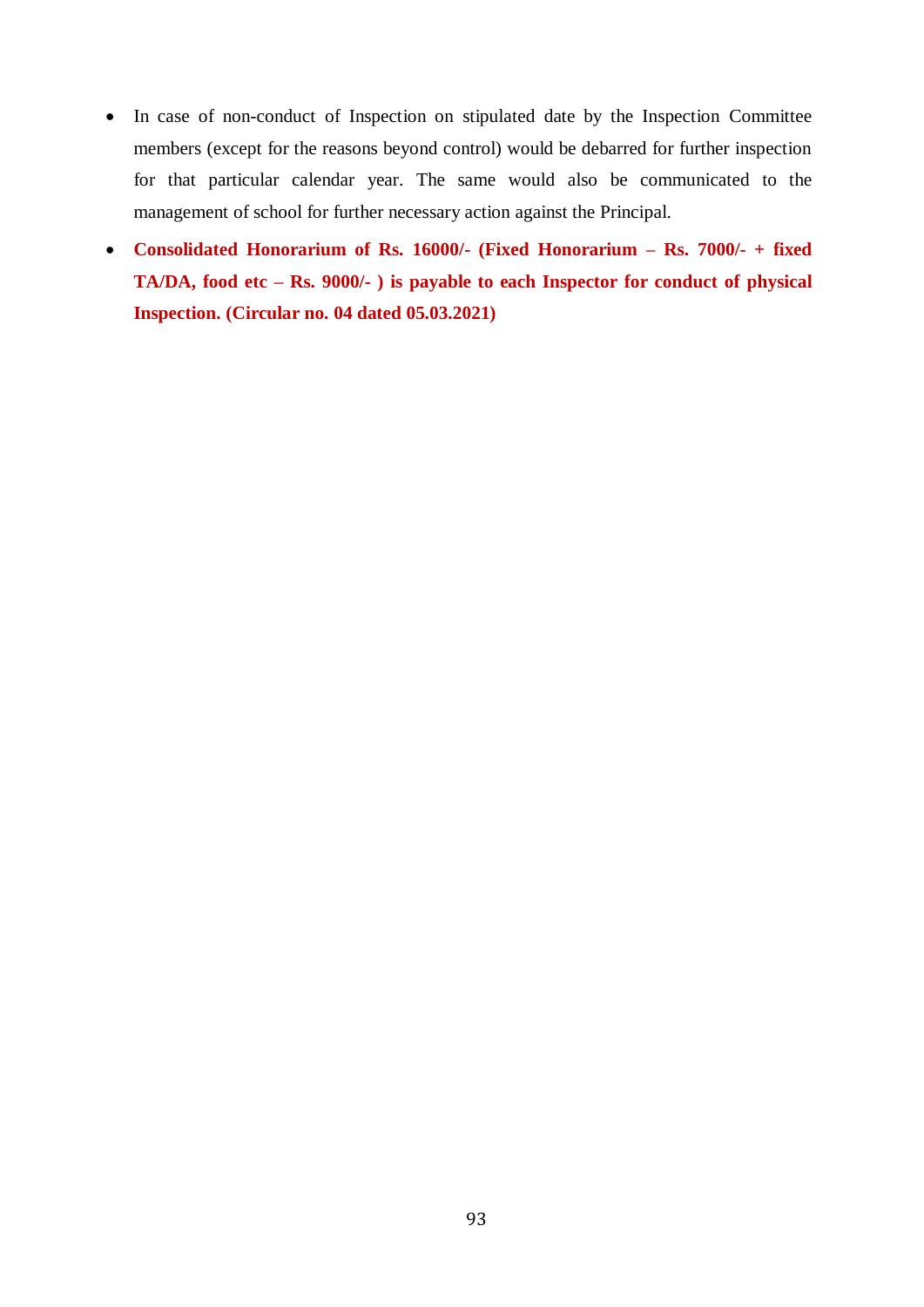#### **6.2.** Check List for inspection:

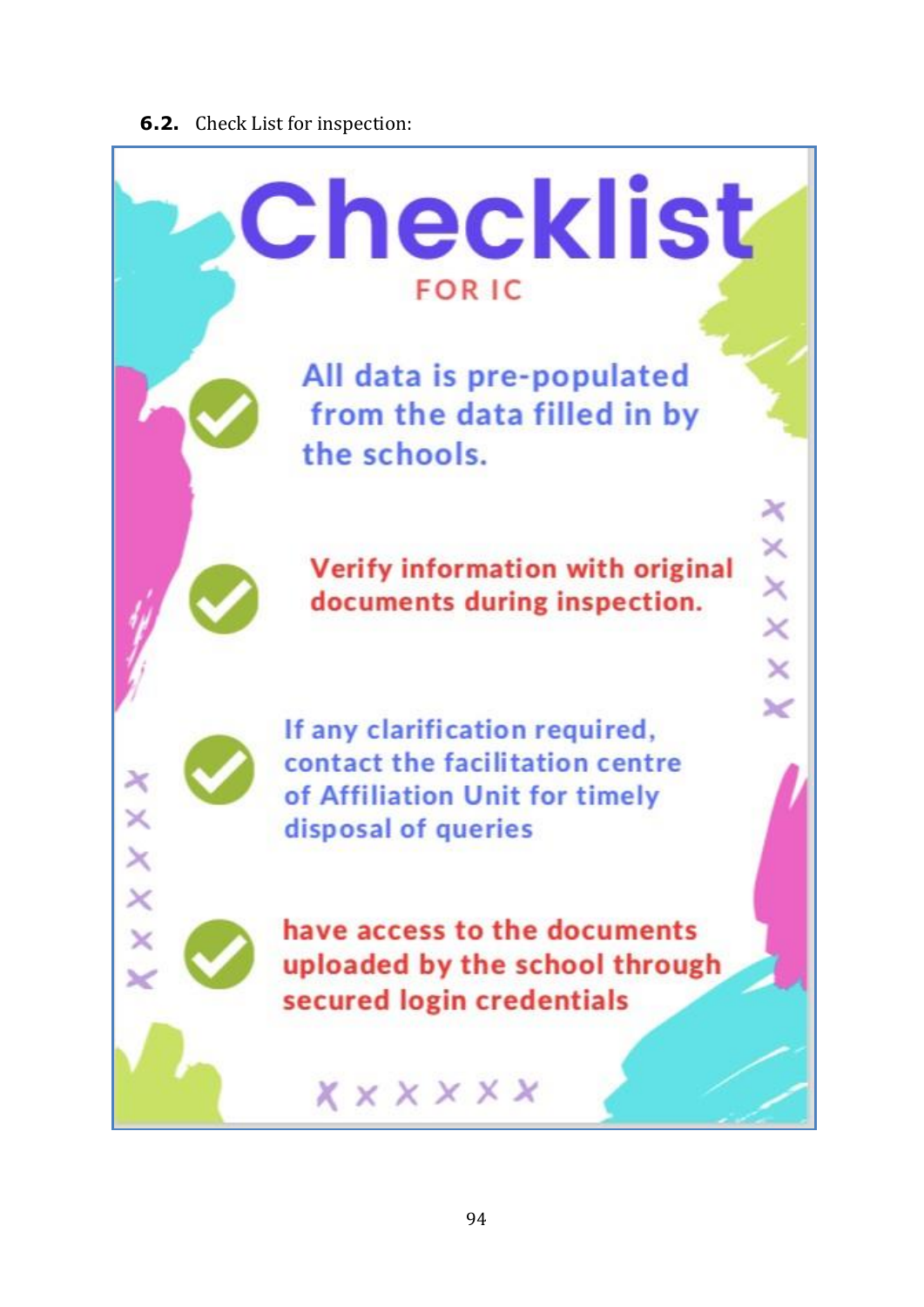#### **6.3. Videography during Inspection:**

In order to ensure fairness and transparency in the process of affiliation, the entire process of inspection will be video- graphed. The following points are to be noted:

## YOU MUST KNOW!

### **For Boundary , Main Gate , Playground, Parking and other Open Area**

The person with videography skills should ensure wide angle coverage of video.

#### **For Laboratory/ies**

 The videographer should ensure wide angle coverage of video while entering the lab. Thereafter the person with videography skills should cover all equipments and other facilities in the lab. During this the concerned subject teacher should also be available in the lab to response to the queries of IC members and show the stock register.

### **For Library**

 The videographer should ensure wide angle coverage of video while entering the library. Thereafter the videographer should cover all bookshelves, magazines & periodicals, reading area, and other facilities such as computers with internet connectivity in the library. During this the librarian should also be available in the library to respond to the queries of IC members and show the catalogue, accession and issue register.

#### **For Toilets**

Wide angle coverage of video including WCs and Basins.

#### **Class Rooms : Occupied and Vacant**

 The videographer should ensure wide angle coverage of video while entering the rooms. Thereafter, the videographer should cover all fixtures, furniture and other facilities in the rooms.

#### **Other Rooms such as Staff Room, Music Room etc.**

 The videographer should ensure wide angle coverage of video while entering the rooms. Thereafter the videographer should cover all fixtures, furniture and other facilities in the rooms.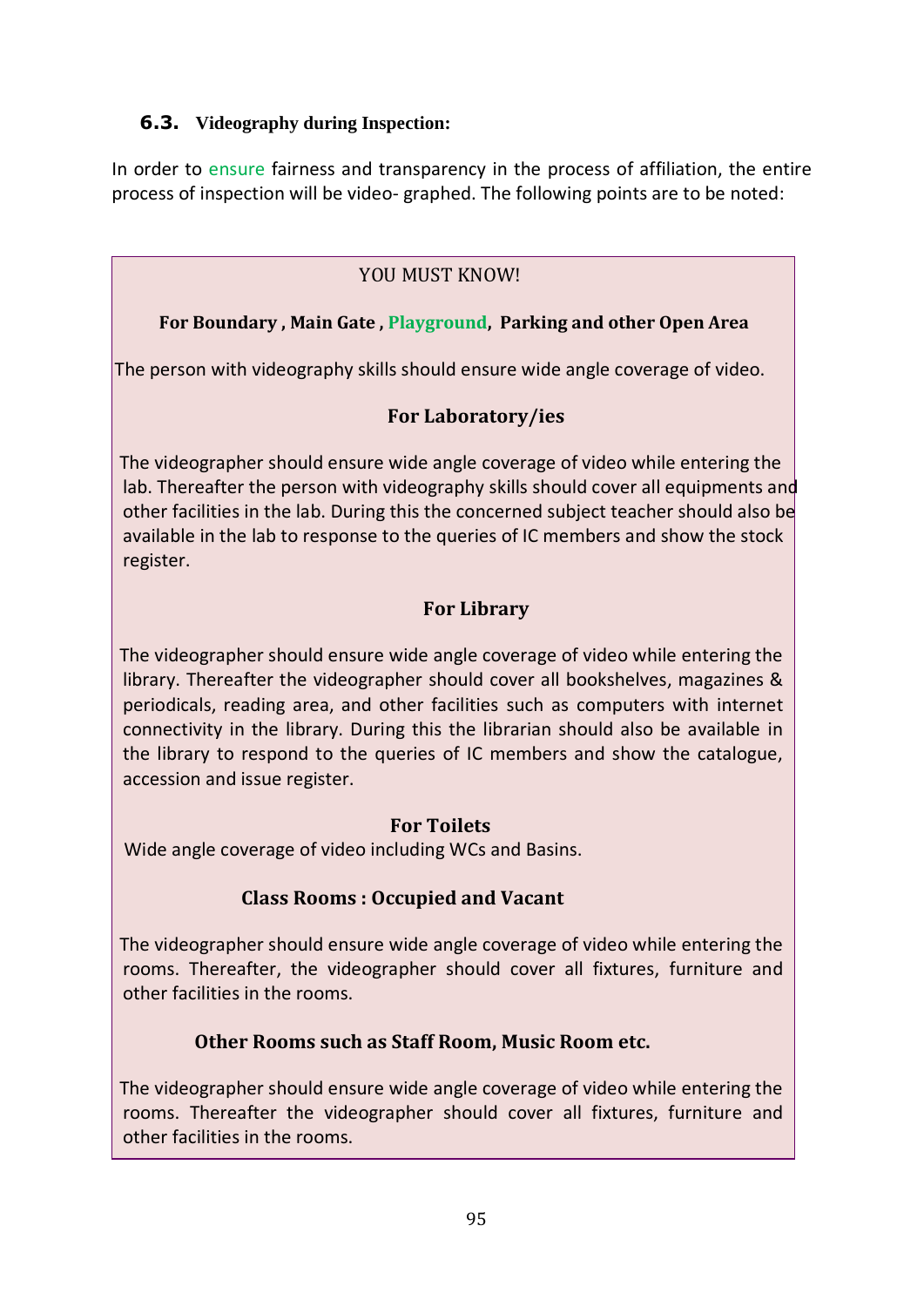## **Duration of Videography of each area/aspect covered in the videography:**

| S.No. | <b>Location/ Activity to be covered</b>                                                                                                                              | <b>Recommended Time</b><br>duration<br>in                                                                       |
|-------|----------------------------------------------------------------------------------------------------------------------------------------------------------------------|-----------------------------------------------------------------------------------------------------------------|
|       |                                                                                                                                                                      | <b>Minutes</b>                                                                                                  |
| 1.    | Main Gate with School name Display Boards<br>$\bullet$<br>Boundary wall of school on all sides<br>Parking<br>and<br>other<br>open<br>area<br>including assembly area | Up to 20 Minutes                                                                                                |
| 2.    | Playground with outdoor sports facilities                                                                                                                            | Up to 10 Minutes                                                                                                |
|       |                                                                                                                                                                      | Wide angle coverage of video                                                                                    |
| 3.    | Laboratories<br>All<br>(Science<br>subjects,<br>Computer etc.) including stock register and practical files<br>if any                                                | Up to 10 Minutes each for all<br>labs                                                                           |
| 4.    | Library                                                                                                                                                              | Up to 10 Minutes                                                                                                |
| 5.    | <b>Toilets</b>                                                                                                                                                       | Up to 10 Minute each for boys<br>and girls                                                                      |
| 6.    | Drinking water<br>Arrangement                                                                                                                                        | Up to 5 Minutes                                                                                                 |
| 7.    | Fire safety equipment                                                                                                                                                | Up to 10 Minutes                                                                                                |
| 8.    | Class Rooms: Occupied and Vacant                                                                                                                                     | Up to 20 Minute in total for<br>standard<br>each<br>(primary,<br>middle,<br>secondary<br>&<br>sr.<br>secondary) |
| 9.    | Other<br>Rooms<br>such<br>asindoor<br>games<br>auditorium,<br>facility,<br>activity<br>rooms,<br>wellness rooms etc.                                                 | Up to 20 Minutes                                                                                                |
| 10.   | Document verification :-                                                                                                                                             | Up to 1 Hour                                                                                                    |
|       | <b>NOC</b><br>$\circ$                                                                                                                                                |                                                                                                                 |
|       | Recognition certificate<br>for<br>running<br>O<br>classes 1 <sup>st</sup> to 8 <sup>th</sup>                                                                         |                                                                                                                 |
|       | Society registration certificate<br>O                                                                                                                                |                                                                                                                 |
|       | Land certificate<br>$\circ$                                                                                                                                          |                                                                                                                 |
|       | Fire safety<br>O                                                                                                                                                     |                                                                                                                 |
|       | <b>Building Safety</b><br>O                                                                                                                                          |                                                                                                                 |
|       | Safe drinking water<br>O                                                                                                                                             |                                                                                                                 |
|       | System generated Self Certification by Principal &<br>$\circ$<br>Manager and duly countersigned by Authorized<br>Signatory<br><b>Or</b>                              |                                                                                                                 |
|       | System generated Certificate by District Education Officer                                                                                                           |                                                                                                                 |
| 11.   | Faculty interaction / class room interaction                                                                                                                         | 10-15 Minutes                                                                                                   |
| 12.   | Filling of IC report                                                                                                                                                 | 2 Hours                                                                                                         |